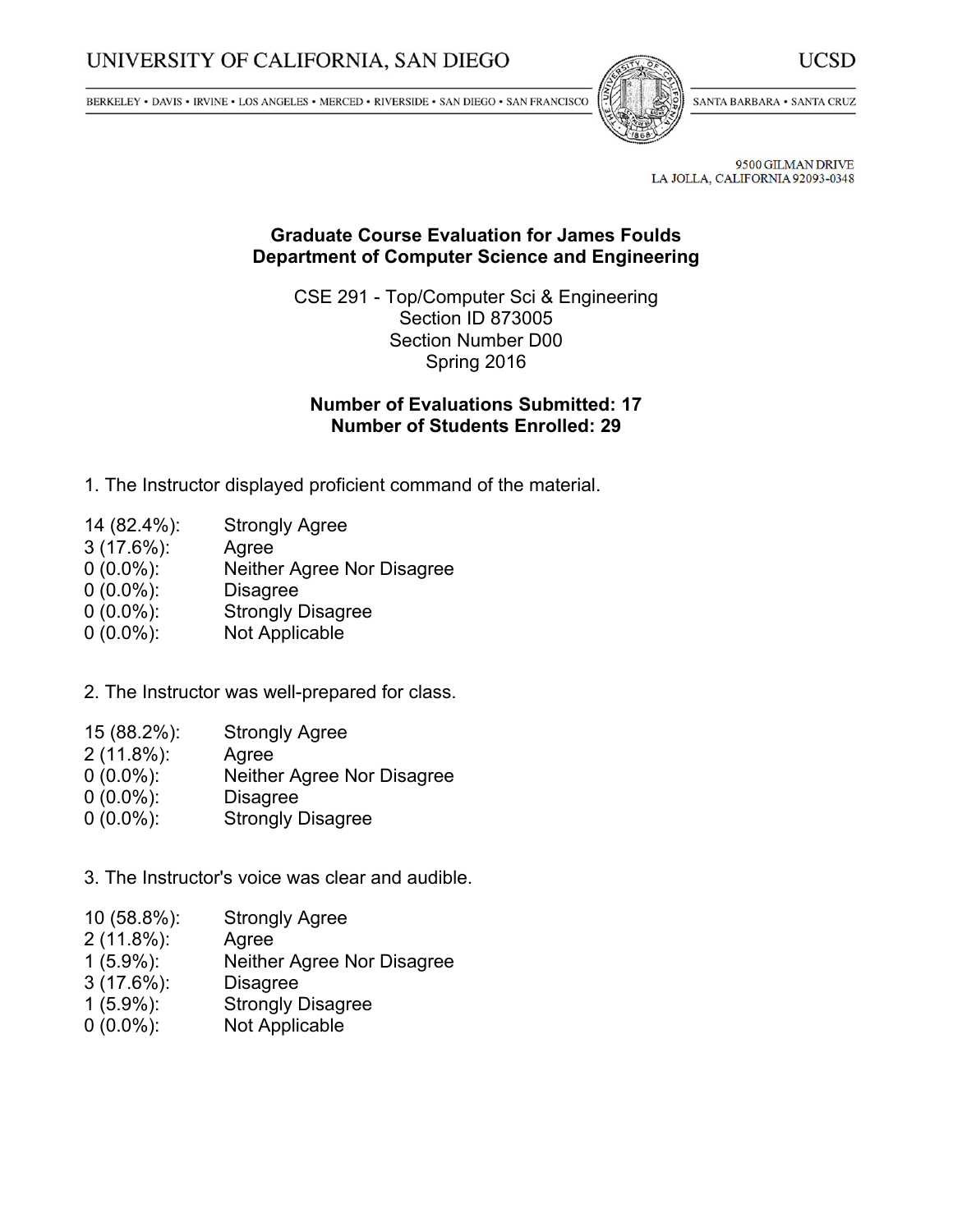4. The Instructor was accessible to students outside of class (office hours, e-mail, etc.).

 (94.1%): Strongly Agree (5.9%): Agree (0.0%): Neither Agree Nor Disagree (0.0%): Disagree (0.0%): Strongly Disagree

5. The Instructor was approachable, courteous and showed interest and concern for students' learning and understanding.

 (76.5%): Strongly Agree (11.8%): Agree (5.9%): Neither Agree Nor Disagree (5.9%): Disagree (0.0%): Strongly Disagree (0.0%): Not Applicable

6. The Instructor presented material in an intellectually stimulating way that gave students deeper insight into the material.

- 12 (70.6%): Strongly Agree
- 2 (11.8%): Agree
- 2 (11.8%): Neither Agree Nor Disagree
- 0 (0.0%): Disagree
- 1 (5.9%): Strongly Disagree
- 0 (0.0%): Not Applicable

7. The Instructor promoted and encouraged questions and discussion.

- 16 (94.1%): Strongly Agree
- 0 (0.0%): Agree
- 1 (5.9%): Neither Agree Nor Disagree
- 0 (0.0%): Disagree
- 0 (0.0%): Strongly Disagree

8. The Instructor organized class activities in <sup>a</sup> way that promoted learning.

- 17 (100.0%): Strongly Agree
- 0 (0.0%): Agree
- 0 (0.0%): Neither Agree Nor Disagree
- 0 (0.0%): Disagree
- 0 (0.0%): Strongly Disagree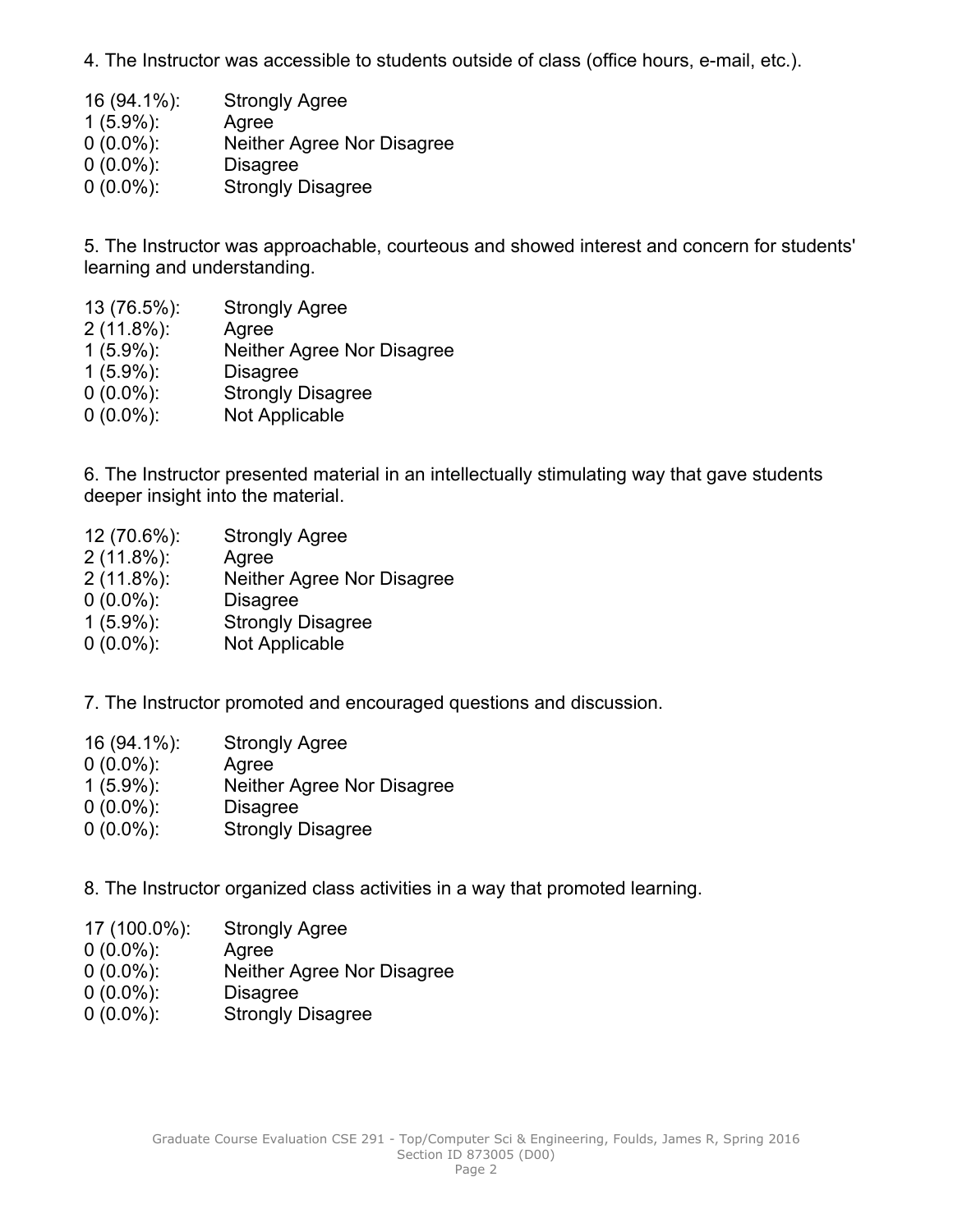9. The Instructor provided feedback (written/oral) in <sup>a</sup> way that promoted learning.

 (82.4%): Strongly Agree (11.8%): Agree (5.9%): Neither Agree Nor Disagree (0.0%): Disagree (0.0%): Strongly Disagree

10. The Instructor is actively helpful when students have difficulty with course material.

- 15 (88.2%): Strongly Agree
- 2 (11.8%): Agree
- 0 (0.0%): Neither Agree Nor Disagree
- 0 (0.0%): Disagree
- 0 (0.0%): Strongly Disagree
- 0 (0.0%): Not Applicable
- 11. The Instructor interacted well with students and treated them with respect and courtesy.
- 15 (88.2%): Strongly Agree
- 2 (11.8%): Agree
- 0 (0.0%): Neither Agree Nor Disagree
- 0 (0.0%): Disagree
- 0 (0.0%): Strongly Disagree
- 0 (0.0%): Not Applicable

12. The Instructor was clear about course expectations.

- 14 (82.4%): Strongly Agree
- 1 (5.9%): Agree
- 2 (11.8%): Neither Agree Nor Disagree
- 0 (0.0%): Disagree
- 0 (0.0%): Strongly Disagree
- 13. The Instructor was clear about standards for evaluation.
- 12 (70.6%): Strongly Agree
- 3 (17.6%): Agree
- 1 (5.9%): Neither Agree Nor Disagree
- 0 (0.0%): Disagree
- 1 (5.9%): Strongly Disagree
- 0 (0.0%): Not Applicable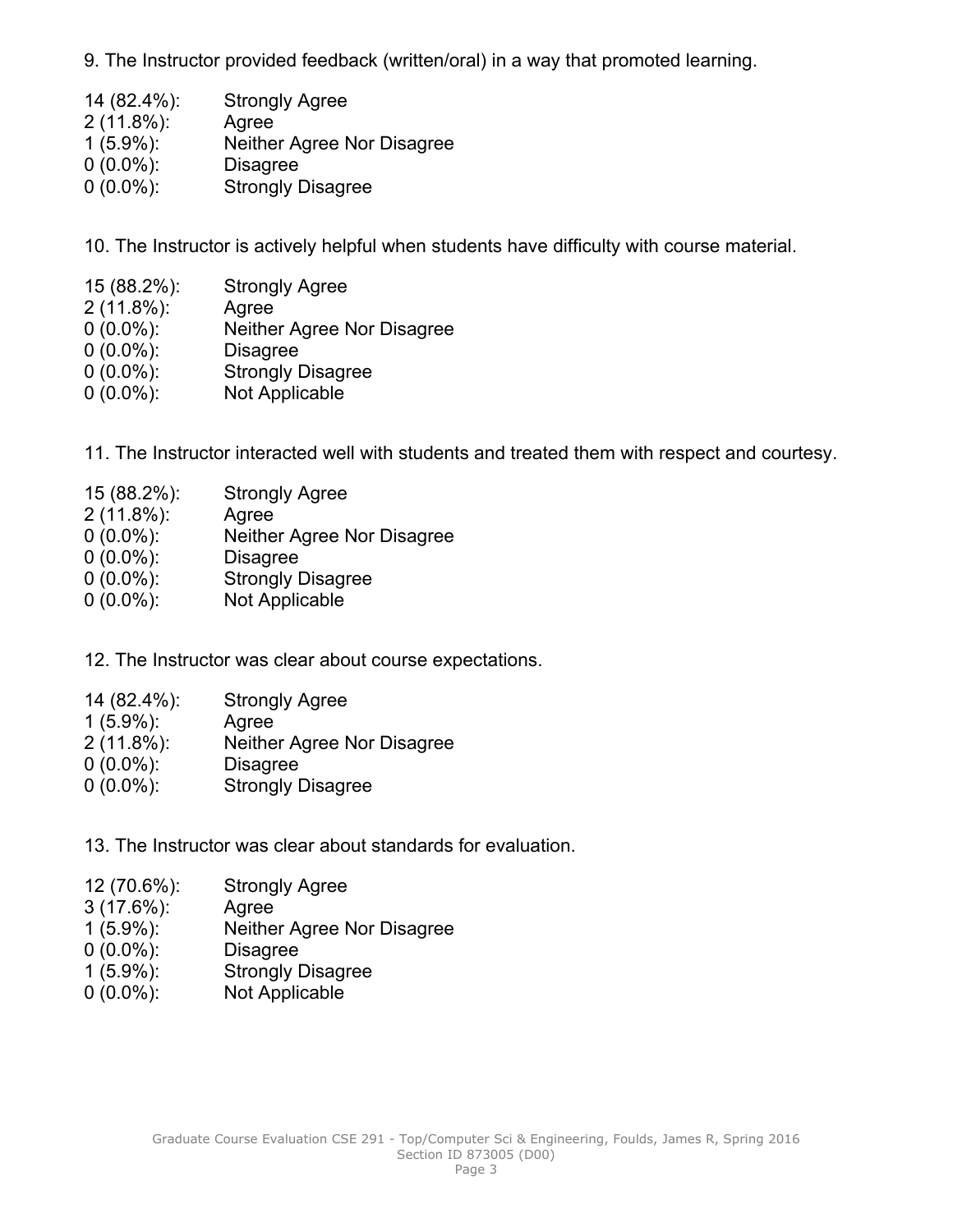14. I would recommend this instructor overall.

| 13 (76.5%):   | <b>Strongly Agree</b>      |
|---------------|----------------------------|
| $2(11.8\%)$ : | Agree                      |
| $1(5.9\%)$ :  | Neither Agree Nor Disagree |
| $1(5.9\%)$ :  | <b>Disagree</b>            |
| $0(0.0\%)$    | <b>Strongly Disagree</b>   |

15. What is your overall rating of the Instructor?

| 11 (68.8%):  | <b>Excellent</b>     |
|--------------|----------------------|
| 4 (25.0%):   | Above Average        |
| $1(6.3\%)$ : | Average              |
| $0(0.0\%)$ : | <b>Below Average</b> |
| $0(0.0\%)$ : | Poor                 |
| 1.           | [No Response]        |

16. General comments about the Instructor's performance

- Awesome high quality class. More resources(TAs/OHs) would have been great but the professor made up for it.
- Fantastic instructor. Went above and beyond to prepare to lectures, office hours, and reply to any concern students had.
- He has very strong command on the course material. Active learning he uses for his classes is particularly very effective.
- Lecture preparation was awesome. Especially I liked the reading <sup>+</sup> in class quizzes using PollEverywhere. Please continue to do so. Project description was very vague, had much trouble with selecting one. Nevertheless, very good experience. Finally understand what is Variational Inference.
- Prof James Foulds really encourages learning and I loved the way he took classes with the polls and the ''Think-Pair-Share" concept at the end of every class.
- The instructor was great!
- The material is too much! And the lectures are really hard to understand for beginners sometime. You have to be more specific about what do you mean by each term. Give examples or explanations about the terms before using them.

17. The course material was intellectually stimulating.

12 (70.6%): Strongly Agree

#### 5 (29.4%): Agree

- 0 (0.0%): Neither Agree Nor Disagree
- 0 (0.0%): Disagree
- 0 (0.0%): Strongly Disagree
- 0 (0.0%): Not Applicable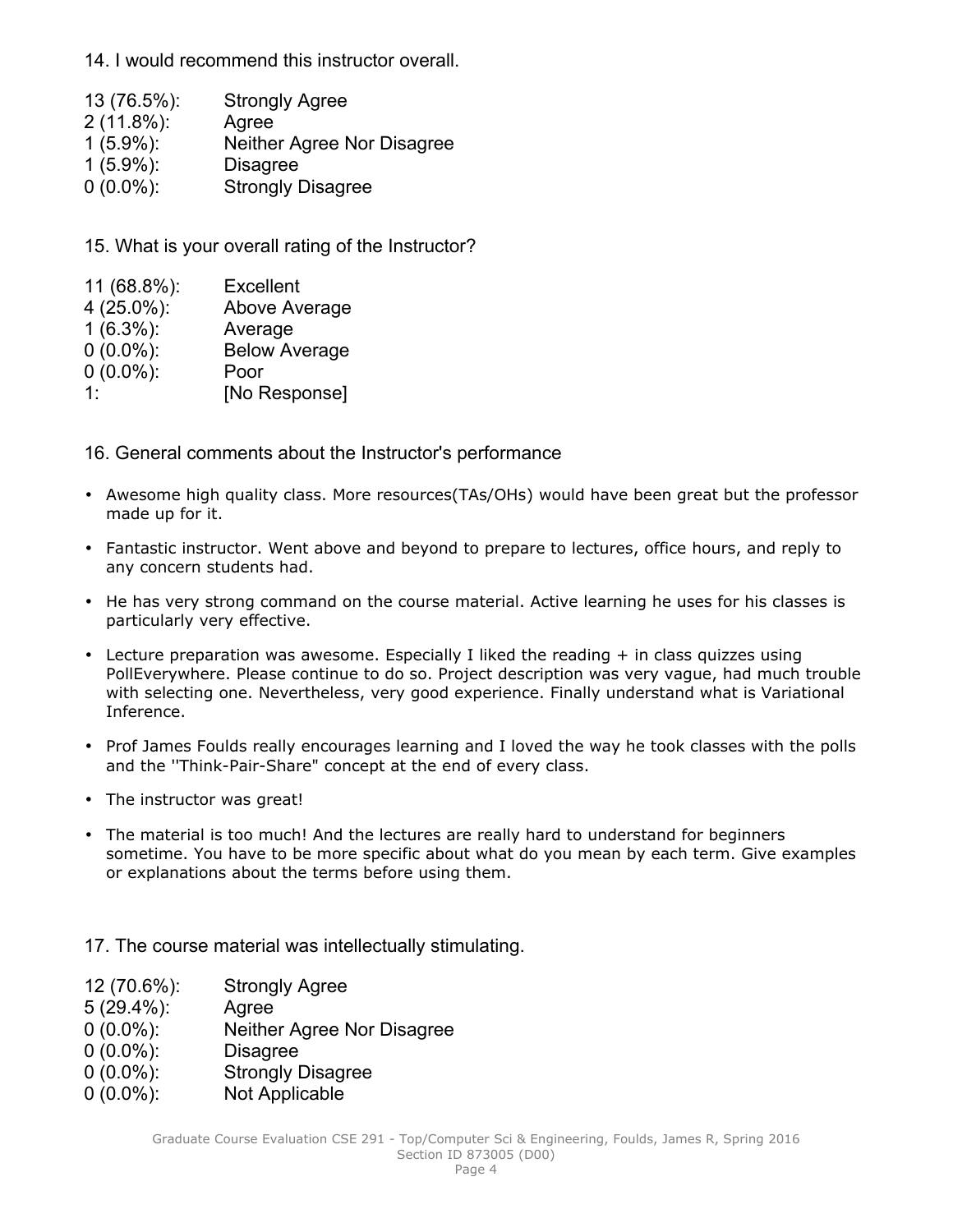18. The materials for the course (textbooks, handouts, etc.) were useful and well organized.

- 13 (76.5%): Strongly Agree
- 3 (17.6%): Agree
- 0 (0.0%): Neither Agree Nor Disagree
- 0 (0.0%): Disagree
- 1 (5.9%): Strongly Disagree
- 0 (0.0%): Not Applicable

19. Grading was constructive and assisted learning.

- 12 (70.6%): Strongly Agree
- 2 (11.8%): Agree
- 1 (5.9%): Neither Agree Nor Disagree
- 1 (5.9%): Disagree
- 0 (0.0%): Strongly Disagree
- 1 (5.9%): Not Applicable

20. What is your reason for taking this class?

| $3(17.6\%)$ :  | <b>Core Course Requirement</b>  |
|----------------|---------------------------------|
| $1(5.9\%)$ :   | <b>Subject Area Requirement</b> |
| $2(11.8\%)$ :  | Elective                        |
| $11(64.7\%)$ : | Interest                        |

- 21. What were the particular strengths of this course?
- Enrich my knowledge base about data mining.
- Good material.
- Incredible depth. Delivers quintessential modern machine learning methods in ways that really makes the students understand them.

Great literature selection for reading.

One of the best courses I have taken. Should be made a 250s course instead.

- It taught me a lot!
- Readings MUST!
- The participation questions.
- Very cool subject. The course was taught well. The prof. was well organized, knowledgable, nice, and interested in the subject matter.

I really hope UCSD continues to teach LVM's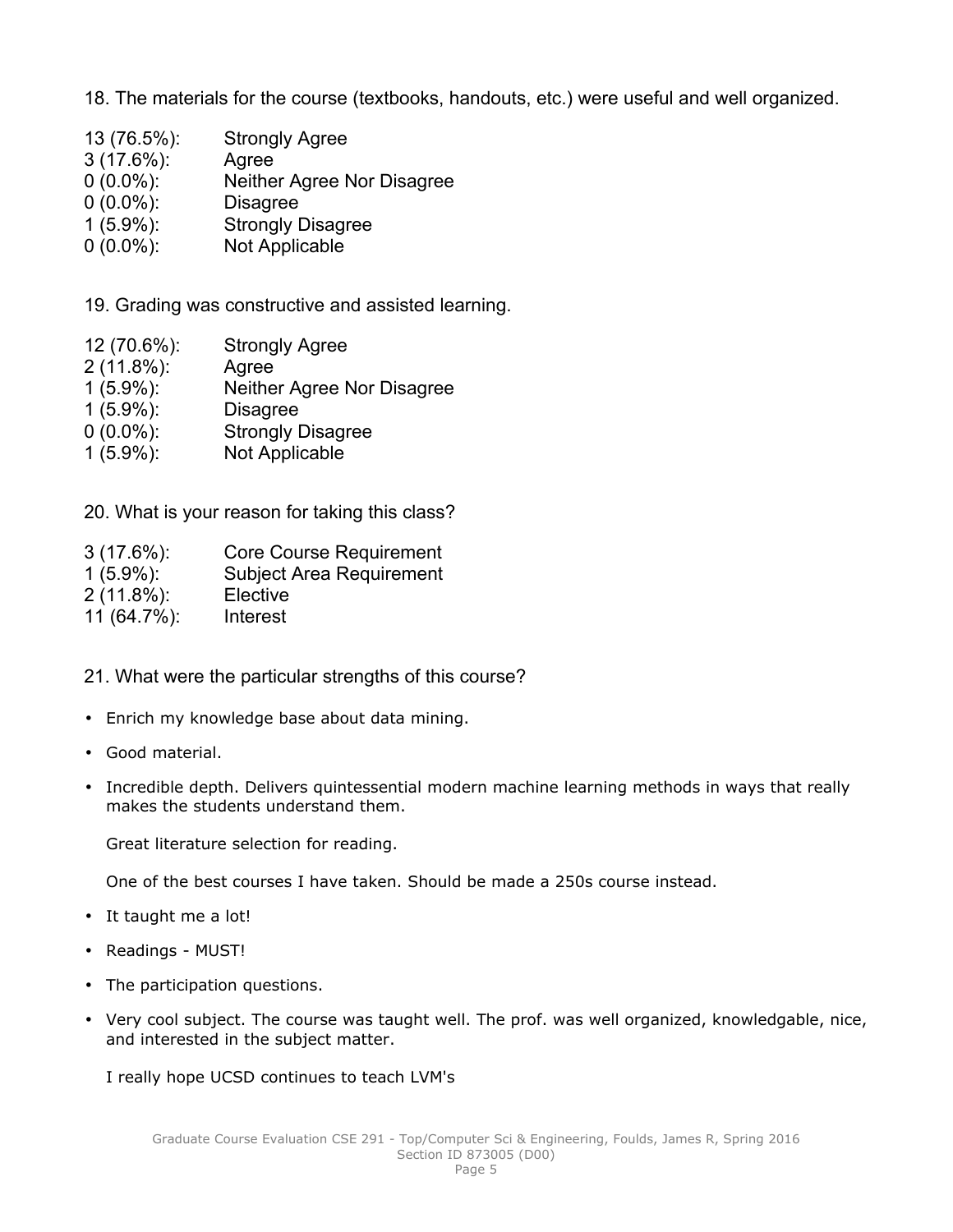• Very interesting, relevant topic, well taught, modern

### 22. What suggestions do you have for making this course more effective?

- I would say that its too big <sup>a</sup> jump from CSE 250A. The first few lectures were great but as the class progressed the learning curve became too steep. Also, I feel like I know <sup>a</sup> little bit of different things but I am not confident about what I know. I feel that the portion that was covered should be lesser and that we should have taken some topics <sup>a</sup> little slower.
- Less material is better for beginners. Sometimes the material you explained are very hard for us to understand. This is because we are not familiar with the terms and the logic that you want to explain. For example, I still don't know the meaning of inference. What is the steps of inference? Something like that. I am not interested in any mathematical theories but higher level ideas. So please slow down and try to explain the idea thoroughly.
- Organize homeworks in better fashion, I would like to do 5th, but it's due on finals week.
- Some of the maths in the slides are still tough to grasp. Perhaps <sup>a</sup> few optional, recommended exercise problems from the textbook or elsewhere would have helped enormously, as practical examples.
- The murphy book is kind of bad...
- The only critique I can think of:

I wished there were more explicit examples of the graphical models, Gibb's samplers, and variational inference. There's no time in lecture for this, but perhaps it could be given in the readings.

Without examples, there was <sup>a</sup> certain disconnect between theory and implementation. You'd think you understand an idea, but then trying to implement it for the first time became incredibly difficult.

• The project is <sup>a</sup> little bit vague. Maybe <sup>a</sup> little too much time is spend on polls and final idea discussions.

23. I would recommend this course overall

| 14 (82.4%):   | <b>Strongly Agree</b>      |
|---------------|----------------------------|
| $2(11.8\%)$ : | Agree                      |
| $0(0.0\%)$    | Neither Agree Nor Disagree |
| $1(5.9\%)$ :  | <b>Disagree</b>            |
| $0(0.0\%)$ :  | <b>Strongly Disagree</b>   |

24. What is your overall rating of this course?

| 12 (70.6%):   | <b>Excellent</b> |
|---------------|------------------|
| $5(29.4\%)$ : | Above Average    |
| $0(0.0\%)$ :  | Average          |

- 0 (0.0%): Below Average
- 0 (0.0%): Poor